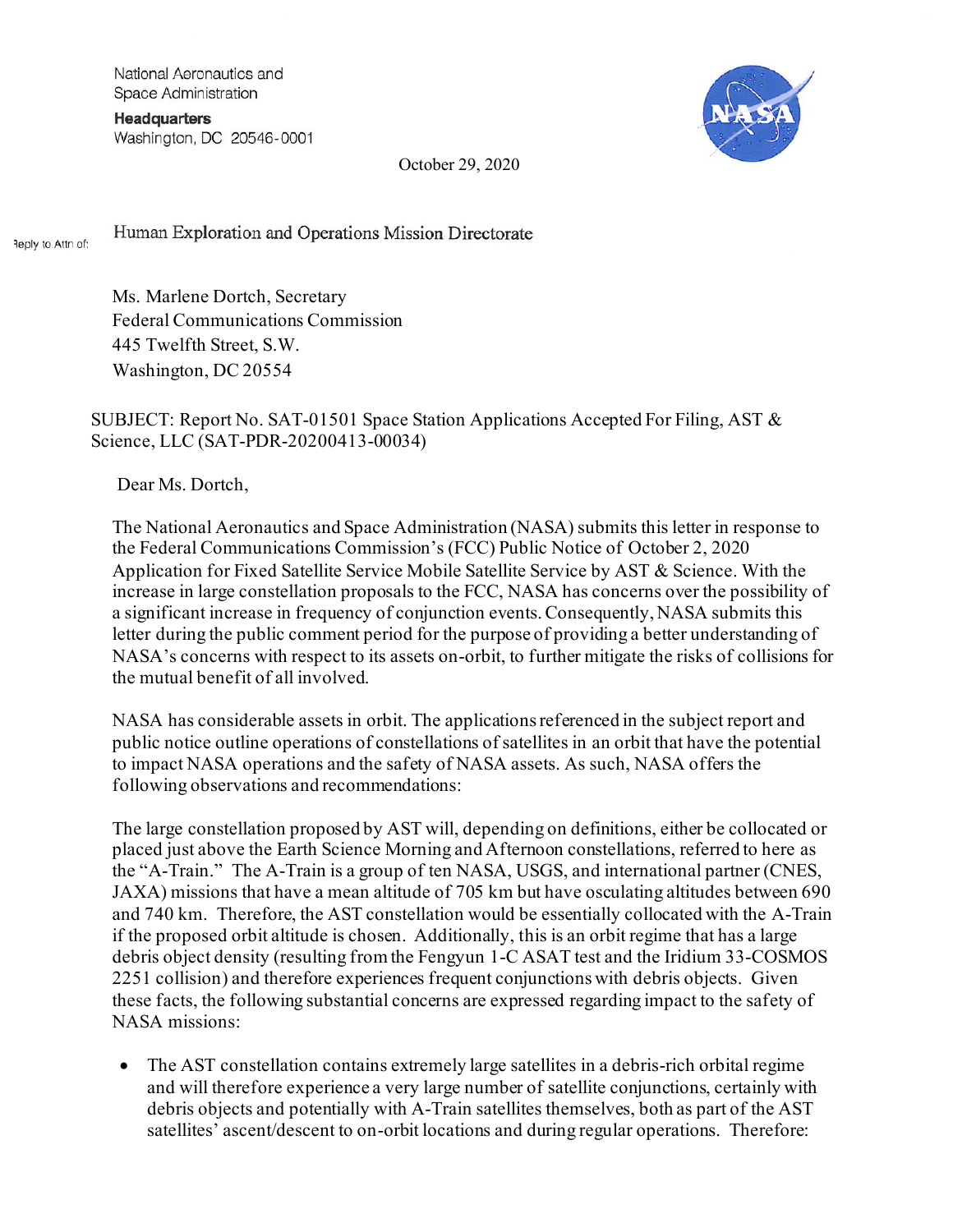- $\circ$  It is imperative to the safety of the AST constellation and other assets in this regime that this constellation have a conjunction assessment (CA) and mitigation process of the same sophistication and risk aversion as the NASA satellites with which they will be collocated. NASA's Conjunction Assessment Risk Analysis (CARA) program performs the conjunction assessment service for these spacecraft and can provide more detailed information about the existing process.
- o A robust arrangement for direct contact and sharing of ephemerides and maneuver plans among NASA/USGS/partner and AST during routine operations is also imperative to prevent collisions and simultaneous maneuvers.
- The size and orbital regime of the satellites heighten the collision danger for any failed AST spacecraft, creating a threat to the A-Train and other considerable assets from resulting debris. A higher spacecraft reliability than that specified by the 2019 U.S. Government Orbital Debris Mitigation Standard Practices (ODMSP), coupled with powered descents to move below the A-Train altitude at end-of-life (even if the spacecraft could passively comply with the 25-year disposal rule), would eliminate any lingering of large satellites incapable of active CA in the vicinity of the A-Train constellation, and thus their debris production risk.
- In light of both of these issues, AST should consider an orbit that lies below rather than above the A-Train constellation.

A more detailed technical discussion of these concerns is given below.

## Sophisticated CA Assessment/Mitigation and Information Exchange

Historical experience with the A-Train constellation has shown that this particular region of space (~705 km altitude) tends to produce a large number of conjunctions between space objects, about 40% of which from the debris density arising from the Fengyun and Iridium-COSMOS events. NASA sees about 700 conjunctions per month across its LEO fleet, including the A-Train. Each CA screening, which occur every eight hours, generates a substantial number of proximity alerts per A-Train satellite; and at any given time there are several events per satellite requiring active examination and follow-up. Mitigation actions are typically executed when, at the decision point, the probability of collision (Pc) between the two objects exceeds 1E-04. The typical A-Train satellite might take two such mitigation actions per year, with maybe twenty such actions planned each year, but most waived off due to a drop in Pc before the mitigation action commitment point.

The proposed AST constellation increases the intensity of the CA situation in two ways. First, the AST constellation satellites are much larger than the A-Train satellites. A 900-squaremeter antenna could require a circumscribing sphere of perhaps as much as a 30m radius, depending on antenna configuration, to represent the satellite size during close approach prediction screenings; this is called the "hard-body radius" and is the standard method of representing object size in the Pc calculation. The 30m value is considerably larger than that typically used for A-Train satellites, which ranges from ~3m to ~15m. Based on the results of a NASA CARA simulation tool, the number of mitigation actions required for a 30m hardbody radius (HBR) object in this orbit regime increases from ~2 to 6 per year—almost a tripling of what is observed presently. Second, the frequency of mitigation actions and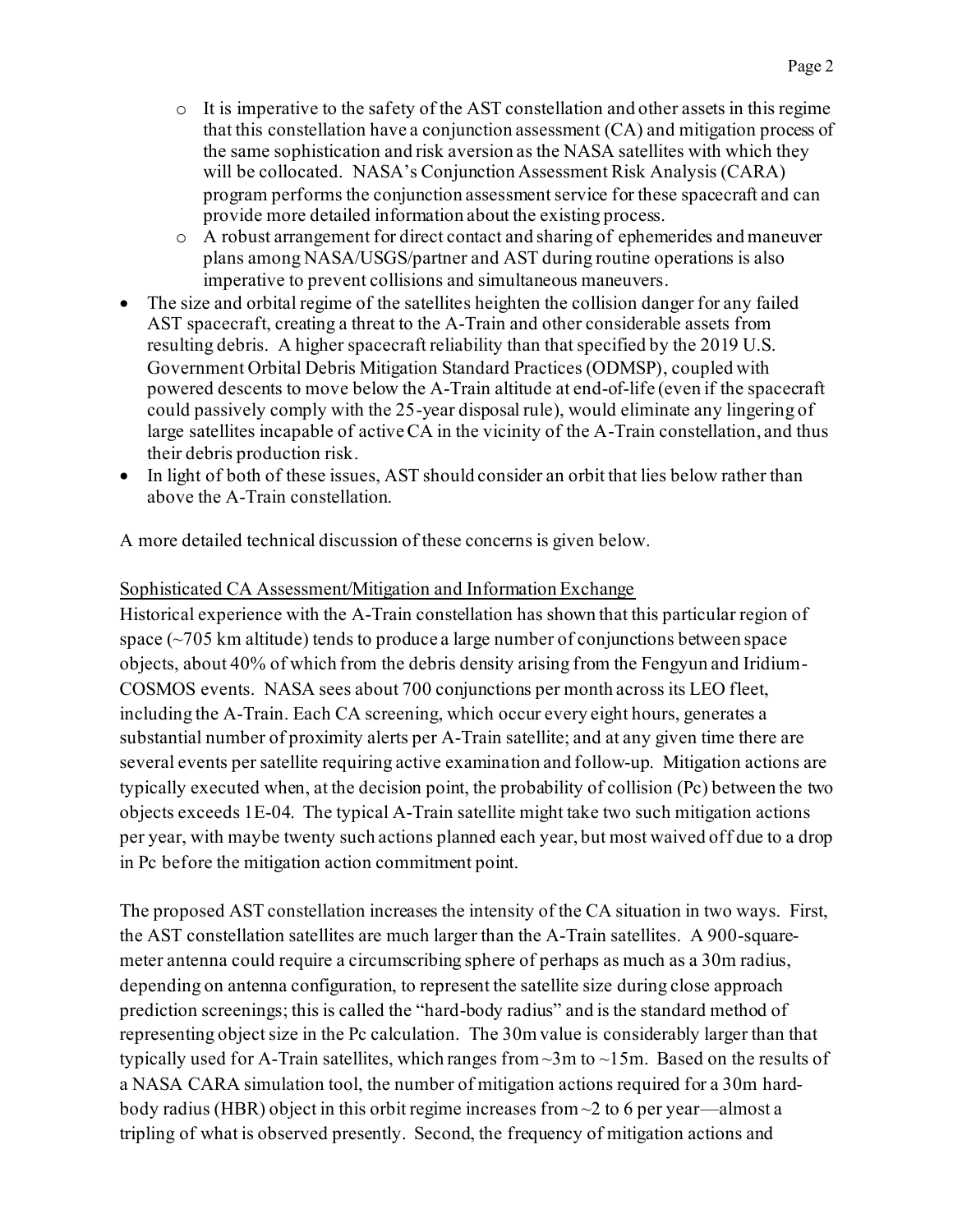associated planning efforts is of course multiplied by the number of spacecraft: for the completed constellation of 243 satellites, one can expect 1500 mitigation actions per year and perhaps 15,000 planning activities; this would equate to four maneuvers and forty active planning activities on any given day.

When two satellites with different owners/operators are collocated, any orbit change on the part of one of the satellites has to be coordinated with the other before execution to make sure that both satellites do not execute maneuvers that then cause the two satellites to collide. If the AST constellation and the A-Train constellation are in fact collocated, and if four CA risk mitigation maneuvers per day are executed by the AST constellation, the coordination with the A-Train satellites will be impossible through current means. An entirely new, mostly automated system for exchanging such information and taking cognizance of it in each satellite's flight dynamics support will be needed. Because many of the NASA/USGS/partner satellites are older and use legacy flight dynamics systems, the needed upgrade efforts to these systems would be considerable.

Even if the AST constellation placement is such that direct colocation does not occur, a sophisticated CA system for AST would be needed to ensure that this substantial constellation of large satellites to avoid a considerable debris-generating collision that will rain debris down on the A-Train constellation and potentially render its orbit regime unnavigable. Constituent activities of such a CA system include but are not limited to the following:

- Production and public release of accurate predicted ephemerides, with realistic state covariances, for all constellation spacecraft at least daily (but more helpfully several times per day), seven days per week;
- Arranging for screening of these ephemerides against a comprehensive satellite catalogue (such as that maintained by USSPACECOM) at least daily (but more helpfully several times per day), seven days per week;
- Processing all of the screening results to identify potential ( $Pc > 1E-07$ ) and actual ( $Pc > 1E-07$ ) 1E-04) high-risk conjunctions;
- Executing maneuver planning for conjunctions likely to be high-risk at the maneuver commitment point, which includes choosing a maneuver that will remediate the main conjunction (without introducing any new conjunctions of concern), generating an ephemeris that contains this maneuver, and submitting the maneuver ephemeris for explicit screening against a comprehensive satellite/debris catalogue; and
- At the maneuver commitment point, rendering a decision on the mitigation action (generally choosing such an action if the Pc remains above 1E-04) and, if appropriate, executing the maneuver.

## Failed Spacecraft

Spacecraft that fail on-orbit above the A-Train present a worrisome debris-production potentiality. Failed or "dead" satellites cannot perform active collision avoidance, so they are at greatly increased risk for collision with debris objects. The NASA Orbital Debris Program Office's DAS tool estimates, using the ORDEM debris model, the likelihood of collision in a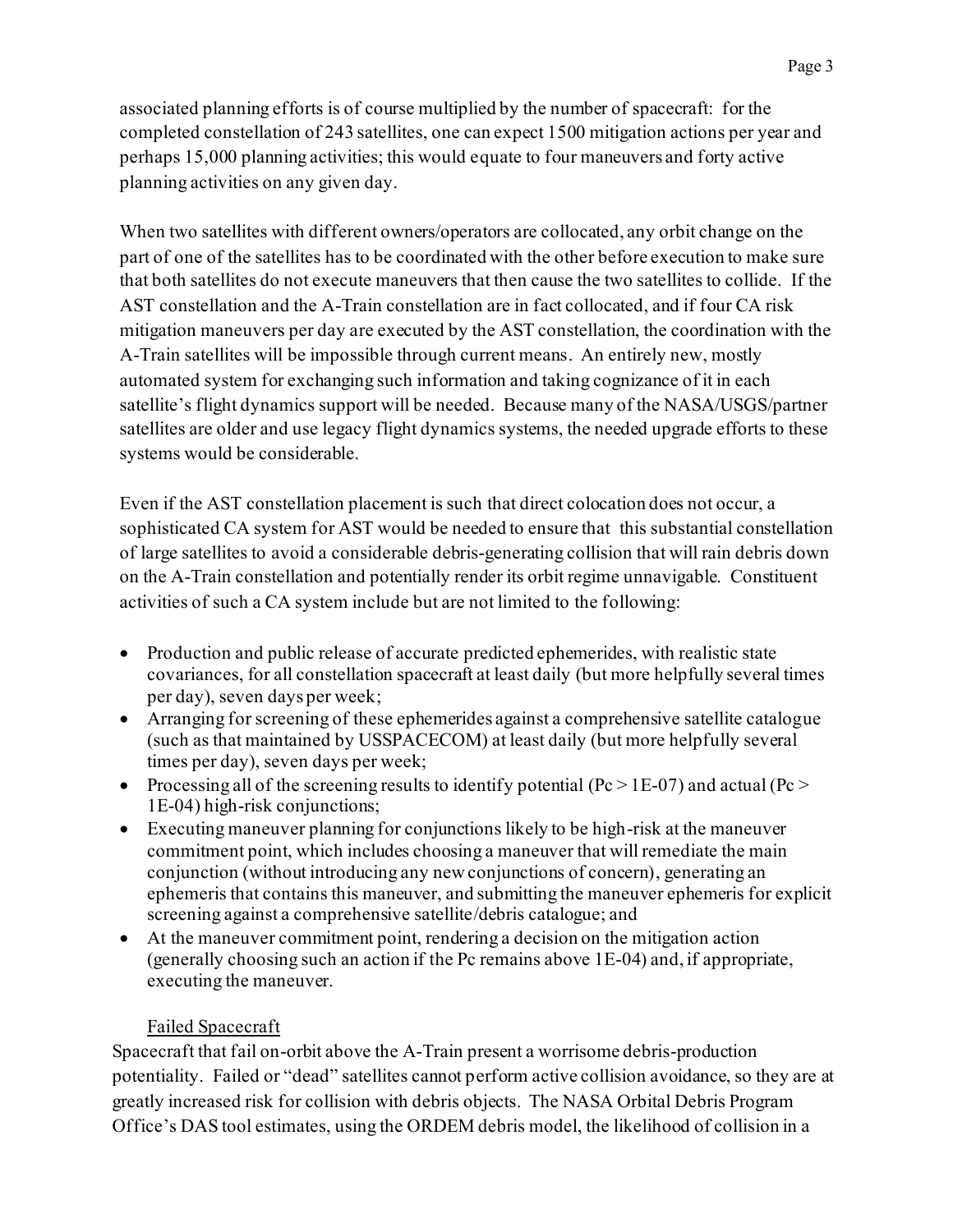specified orbital corridor between an object of a stated size and a large debris object (>10cm). DAS runs executed for a single proposed AST satellite in a 720km circular orbit, a ten-year onorbit presence, and inclinations ranging from 0 to 50 degrees produced collision risk numbers from 1.3% to 1.6%. These numbers are by comparative standards extremely high— both the ODMSP (Objective 3-1) and the NASA internal requirement have a threshold of 0.1%, more than an order of magnitude smaller. With a constellation of satellites, there is of course a risk of multiple satellites failing. One must therefore compute the total cumulative risk of collision using the below equation to understand the overall risk to the space environment:

$$
P_{cum} = 1 - \prod_{i=1}^{n} (1 - P_i)
$$

How many AST satellites might fail on orbit? The initial launch of a recent large constellation realized something on the order of a 4% failure rate; with more recent launches, the rate has retreated to 1%. For bounding numbers, one could choose a 1% failure rate of 3 satellites (1% rounds up to 3) for the entire constellation and a 4% rate of 10 satellites. Overall, this would produce bounding values for the aggregate risk of a catastrophic collision with a failed satellite of 3.8% and 14.9%. Given that the present practice is to mitigate conjunctions with a probability of collision greater than 1E-04 (one in 10,000) and that the ODMSP and NASA upper-bound lifetime requirement for collision with a large object is 1E-03 (one in 1,000), the risk values presented here (between 1 in 25 and 1 in 7) are unacceptably large in such proximity to a pre-existing constellation and in an orbit regime in which the debris from any such collision would persist for longer than the 25-year disposal requirement. Evidence of an extremely small expected satellite failure rate—far smaller than has ever been observed historically with a new spacecraft type—would be required to render this proposed orbital placement viable. In short, failed satellites that cannot perform CA pose a major concern; and given the size of these particular satellites, failure rates in the range of what have been observed with recent large constellation efforts would present an unacceptably high risk of a catastrophic debris-producing collision (~4% to 15%, as remarked above).

It is also noteworthy that the ODMSP also establishes additional standard practices on the required post-mission disposal (PMD) reliability for large constellations. First, the PMD reliability should be at a level greater than 0.9 with a goal of 0.99 or better. Second, the reliability threshold should be established based on mass, collision probability, orbital location, and other relevant parameters. AST should work with the FCC to conduct a detailed analysis to identify and achieve the necessary PMD reliability for the proposed constellation to mitigate potential negative effects from the constellation to the environment.

## Reconsideration of Proposed Orbit

Given the considerations above, especially that of the implications of spacecraft failures that the debris generation threat that they would present, NASA recommends AST consider alternative orbit regimes for this constellation, perhaps notably below the A-Train constellation, in order to allow for a more manageable safety-of-flight situation for a constellation of such large satellites.